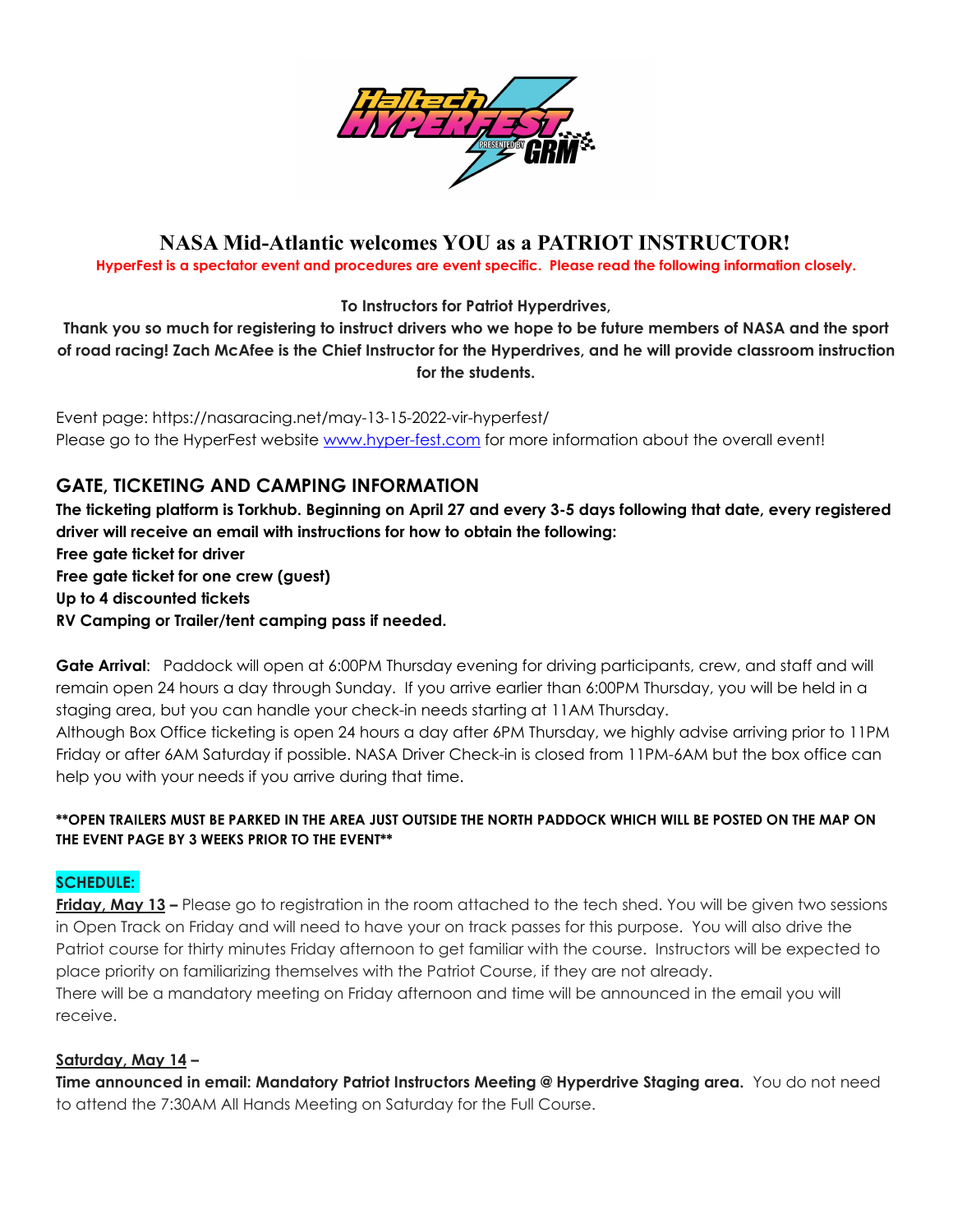As mentioned previously, you will be dedicated to the Hyperdrivers on the Patriot Course. Saturday's schedule on the Patriot Course will be Hyperdrives and Drifting with alternating sessions. The Drifters sessions however will be 40-60 minutes, allowing ample time for rest and spectating and socializing. Zack McAfee will be leading the classroom at the Patriot Course, in the VIR Gallery. Instructors will tech student cars and will place a tech sticker on the car if it passes your inspection. Tech forms will be on hand. The student will attend a classroom session, similar to the first one of the weekend for any HPDE 1 Student. Then, students will report to grid and instructors will hop in the car for a 20 minute session.

**Sunday, May 15 -** You will be allowed to run the Full Course, NO STUDENTS ASSIGNED, in either the HPDE4 or TT group...and we'll feed you lunch as well. Please email [laura@nasaracing.net](mailto:laura@nasaracing.net) if you prefer TT over HPDE 4 on Sunday.



**For VIR events:** No trailer drops or gate entry are permitted prior to 6PM Thursday. Once gates are open, they remain open 24 hours a day. **Power \$30, Off-Road \$30. Fees for electrical and off road vehicle passes will be paid to VIR.**

**Parking:** There MAY be assigned paddocking. The paddock map will be posted at event page at nasaracing.net. There will also be overflow sections if you arrive and your assigned area is full. You will need to put the paddock sticker you are given at check-in on your upper driver's side windshield. You will not be allowed in the paddock without this pass, and there will also be a paddock marshall checking for paddock stickers inside the paddock. Each driver is allowed one support vehicle per registered driver. This is the vehicle that will be allowed in and out of the paddock. Friends, crew and family MUST park in general parking. No exceptions. There will be shuttles that provide transportation.

**Saving spaces:** You may save one space for a driving participant until 8AM on Friday morning. This must be marked by standard yellow "caution" tape or cones and must be removed at 8AM on Friday morning. PLEASE CONSERVE SPACE. If you are using more space than you should (tow/support vehicle, racecar), you will be required to condense your space. AGAIN, friends, crew, and family MUST park outside of the race paddock.

**Saturday evening party**: For the Hyperfest event, trophies for race winners are presented Saturday evening in the spectator area. Information regarding special free festivities for you will be discussed at the All Hands Meeting. Please ask at registration if you have any questions.

## **NASA Club Codes and Regulations/ NASA Mid-Atlantic Supplemental Regulations: You are responsible for knowing the information at these links:**

-----------------------------------------------------------------------------------------------------------------------------------------------------------------

<https://nasaracing.net/wp-content/uploads/ma-supp-ccr.pdf>

<https://nasa-assets.s3.amazonaws.com/document/document/282/2021.8.3.pdf>

# *PATRIOT INSTRUCTOR PROCEDURES*

**REGISTRATION:** You must visit registration in the small room attached to the tech shed.

**TECH**: In tech shed. Please complete pre-tech form. <http://nasaracing.net/wp-content/uploads/hpdetechform.pdf>